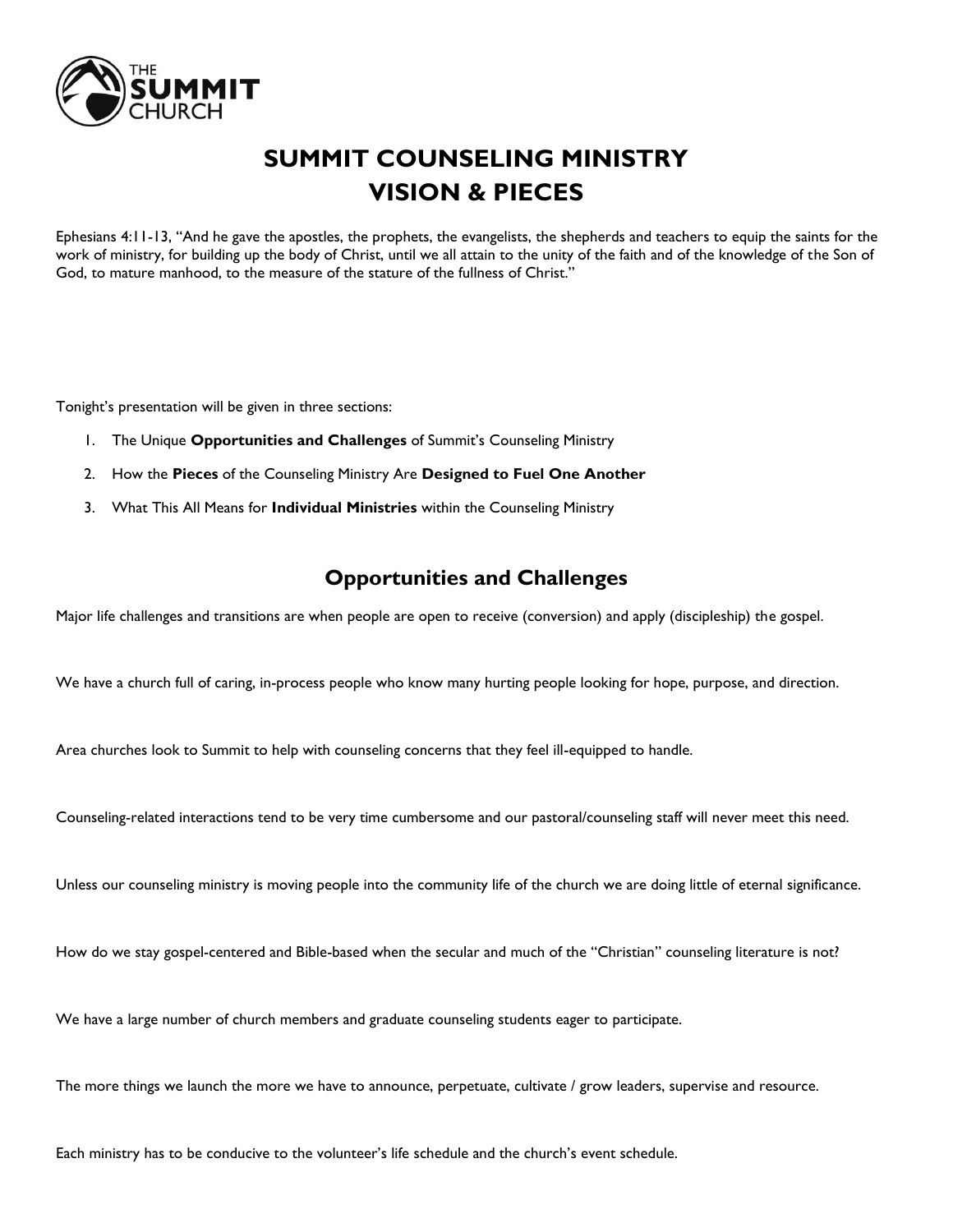

# **How the Pieces Fuel One Another**



#### **Tentative Upcoming Schedule**

| <b>First Four Seminars (2011)</b> | <b>Next Five Seminars (2012)</b> | <b>Next Three Seminars (2013)</b> | <b>Next Seminars (2014)</b> |
|-----------------------------------|----------------------------------|-----------------------------------|-----------------------------|
| Anger (e)                         | Marriage Foundations (m)         | Depression (e)                    | Substance Abuse (a)         |
| Grief (e)                         | Communication (m)                | Anxiety (e)                       | Codependency (a)            |
| Sexual Sin (a)                    | Budgeting (m)                    | Post-Traumatic Stress (e)         | Eating Disorders (a)        |
| Betrayal of Sexual Sin (a)        | Decision Making (m)              |                                   | Plenty after than           |
|                                   | Romance/Intimacy (m)             |                                   |                             |

**SEBTS Credit Schedule:** Each Spring offer **M**arriage & Pre-Marital Counseling (ETA Spring 2013). Each Fall alternate between offering Counseling Problematic **E**motions (ETA Fall 2014) and Counseling **A**ddictions (ETA Fall 2015).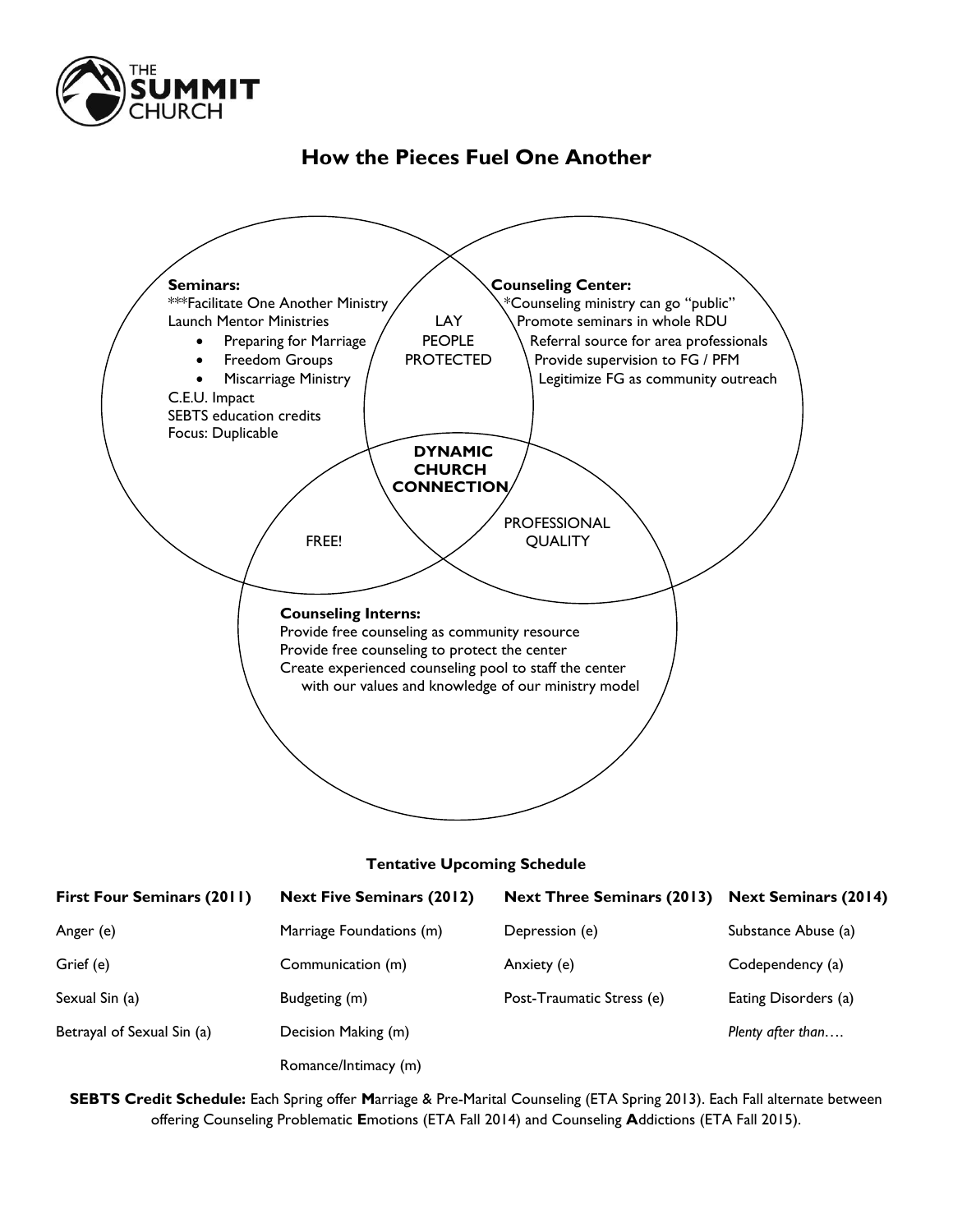

## **What This All Means for Individual Ministries**

The biggest implication of all that has been said is that each ministry within the counseling ministry must function as a "part of the whole" and not just with "independent excellence." As a church with thousands of members, multiple sites, and trying to use counseling to reach the community, an "island ministry" (as we will call them) will not be effective at creating a **sustainable** overall counseling ministry. Excellence without cohesion would be like a great engine with no oil, the engine (lay leaders) would get overheated and burn up. The design of the counseling ministry is intended to protect our lay leaders by providing a healthy system for each counseling ministry to operate within.

It should be said clearly what island ministries do is most often good, and frequently excellent. The term "island" is not meant to speak negatively about the quality or importance of the ministry that is being done. The term island is being used to assess the sustainability of that ministry within a setting like The Summit Church. For reasons that will be explained below, it is particularly important that counseling ministries not be created or executed as island ministries.

What follows are eight descriptions of an island ministry. Each will be discussed in three paragraphs. The first paragraph will define that mark of an island ministry. The second paragraph will describe the dangers of creating a ministry with this mark. The third paragraph will describe how the Summit counseling ministry (as described above) is designed to avoid this particular weakness.

1. **An island ministry lacks a clear and overt push towards general small group participation.** Much can be done to help someone with a relational, emotional, or situational crisis that does not clearly highlight God's intent that the continuing care for this person should occur within the life of the church. The same can be said for ministries that walk with people, couples, or families through major life transitions. When this happens, the ministry is operating as an "island" because it is not connected to the "main land" of where God intends the ongoing care of souls to occur.

**Dangers:** The major danger is that our care can be excellent in its quality, but lead to greater dependence upon counseling specific resources (personal meetings, groups, conferences, or literature) than on living in Christian community. When this occurs it tends to reinforce or build skepticism about the church's willingness to care, ability to understand, and desire to be involved in "messy" situations. This weakness also builds a mounting sense of pressure on those who serve in these ministries because the longer they serve, the more people become dependent upon them for help and guidance.

**Alternative:** Every resource produced by the Summit counseling ministry has clear and overt calls (written and verbal) to join a small group with an explanation of the unique benefits of Christian community for that particular subject. Because the seminars are always church-wide events, we can explain that our people do care, are informed with the resource that was beneficial, and want to be involved by continuing the care provided by "doing life with" them.

2. **An island ministry lacks an internal, self-perpetuating leadership development mechanism.** Leadership development can take as much time and effort as the ministry itself. There can be one set of meetings to be equipped to lead, another set of meetings to learn your ministry curriculum, and then you begin to lead by participating in another set of meetings. Each of the equipping and curriculum meetings must be regularly offered by lead-leaders who also have a desire to be involved in the actual ministry. At other times, ministries may launch based upon the expertise of a single leader with no leadership development mechanism in place because the first generation leader is pre-trained.

**Dangers:** This ministry development cycle heavily burdens and often burns out the lead-leaders, requires many meetings away from home at times when schedules must coordinate, and can lose many potential new leaders in the process. The level of commitment and schedule compatibility required can unnecessarily reduce the leadership pool and make long-term viability of the ministry hard to sustain. This is especially difficult when a new ministry is launched by a uniquely gifted or experienced individual. When his/her ministry needs to expand because of demand there is no mechanism in place to raise up new leaders. When demand expands beyond supply an expectation has been created that either produces disappointment with the church or the demand for one-on-one counseling service with the ministry that is beyond capacity.

**Alternative:** The majority of training for lay leaders in the counseling ministry will be attending the subject-based seminars in the area(s) of desired ministry. The supplemental leadership training needed will be offered through the EQUIP Leadership Forum meetings or on-line video resources. The internal, self-perpetuating leadership training would generally look like (1) attend a seminar you have interest in and connect with existing leaders, (2) go through brief supplemental leadership training at your convenience, and (3) begin serving as an apprentice leader in your area of interest.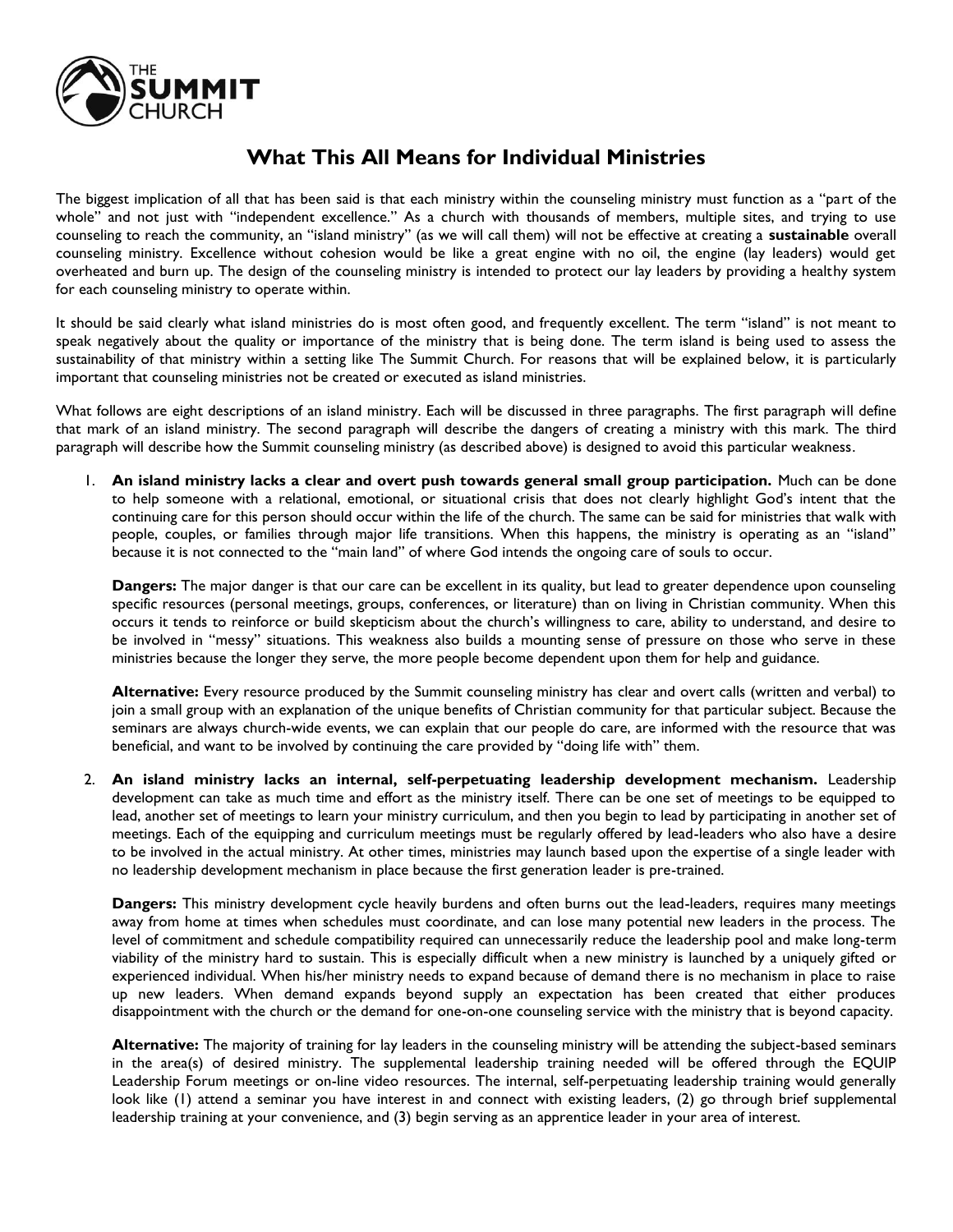

3. **An island ministry is designed to only serve one sub-population of the church through a single venue.** This approach seeks to create a specific, self-contained ministry for each need, gender, and age bracket within the church or community. An entire ministry system (curriculum, leadership structure, and meeting time) is created for each subpopulation.

**Dangers:** Ministry quickly becomes too elaborate to be effectively accessed or communicated. Various ministries begin to compete over the same resources of time, space, and public announcement. Volunteers begin to feel unsupported or disenfranchised because the ministry framework does not allow for the level of access or promotion the value of their ministry legitimately deserves.

**Alternative:** By basing new ministries out of church-wide seminars that equip small group leaders and train graduate counseling interns we are able to provide subject specific ministries that serve and equip broad segments of our church and community. Appendixes, supplemental resources, and annotated bibliographies are created for each seminar to expand the population impact of each resource.

4. **An island ministry requires ministry-specific explanation to the church in order to be utilized.** In the absence church-wide familiarity of any overarching ministry models or materials, each ministry must be described to the church in significant detail. Promotional materials or public announcements have to be repeatedly made in order to keep each ministry in the consciousness of the congregation.

**Dangers:** When the church does not understand a ministry the people will either not utilize it or use it poorly by referring people who do not fit that ministry's services well. The result is that those who mustered the courage to seek help quit seeking after a failed attempt, and it discourages leaders who feel like no one understands or cares about how they are trying to serve God. When each island ministry has to be explained then church members begin to assume that it is too complicated for them and back away from involvement or referral.

**Alternative:** By basing counseling ministries out of regular church-wide events, the congregation will begin to learn the multiple variations of three lay ministry structures we offer (marriage mentoring, recovery groups, personal mentoring) and two professional level resources (graduate intern counseling and counseling center). As members attend the subjects in their areas of need or interest, they will become more familiar with the content and style of the seminars and the ministries that flow from them. Having a counseling center with a vested interest in promoting these events throughout RDU will allow an additional level of community awareness and outreach for these resources.

5. **An island ministry requires a high degree of live re-teaching of its core material.** If an island ministry is teaching based, then its core lessons must be offered repeatedly in order to expose new participants to the material. The teaching component usually comprises at least half, usually more, of the gathered time.

**Dangers:** The bulk of the ministry time is spent in the lowest-touch form of interaction—presentation. For counseling ministries, this results in a great deal of energy being put into raising up teachers and hosting classes which precludes these same times and energies from being devoted to interaction with the people being served. Scheduling becomes twice as difficult because time must be found for both the instructive and interactive portions of the ministry.

**Alternative:** The low-touch, presentation component of the counseling ministry will be offered live only when it is fulfilling several other ministry functions (church-wide awareness, campus level impact, strategic outreach, academic credit, etc…) and be available via video at any time. This will allow for the time when a ministry gathers to focus on trust / relationship building, personal application, accountability, prayer, etc…

6. **An island ministry lacks overt connection points to known, trained, and adequate supervisors.** When a situation in an island ministry is more than the lay leader is prepared to handle, it is either unclear who the case should be referred to, how the referral should be made, or the referral is made to someone without the adequate time or training to handle the case.

**Dangers:** The most obvious dangers is that when lay leaders in the counseling ministry do not know when, where, and how to refer to adequate supervisors then (1) people who came to the church for help get hurt, and (2) our lay leaders get hurt in the process of trying to help. The less obvious problem is that this dilemma makes it harder to recruit lay leaders, because they can sense being placed on an "island" and are rightly uncomfortable with the implications.